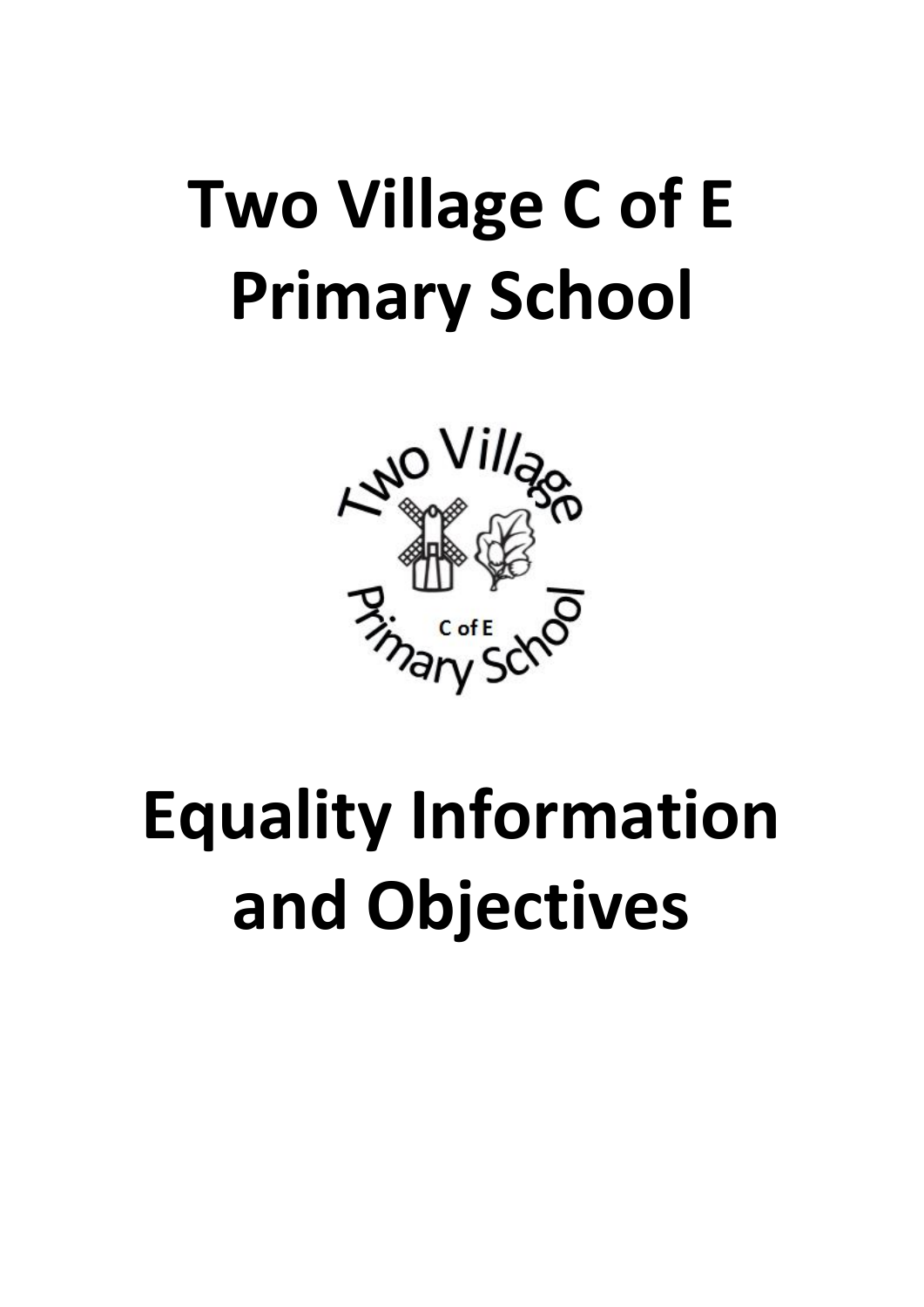

## **Contents**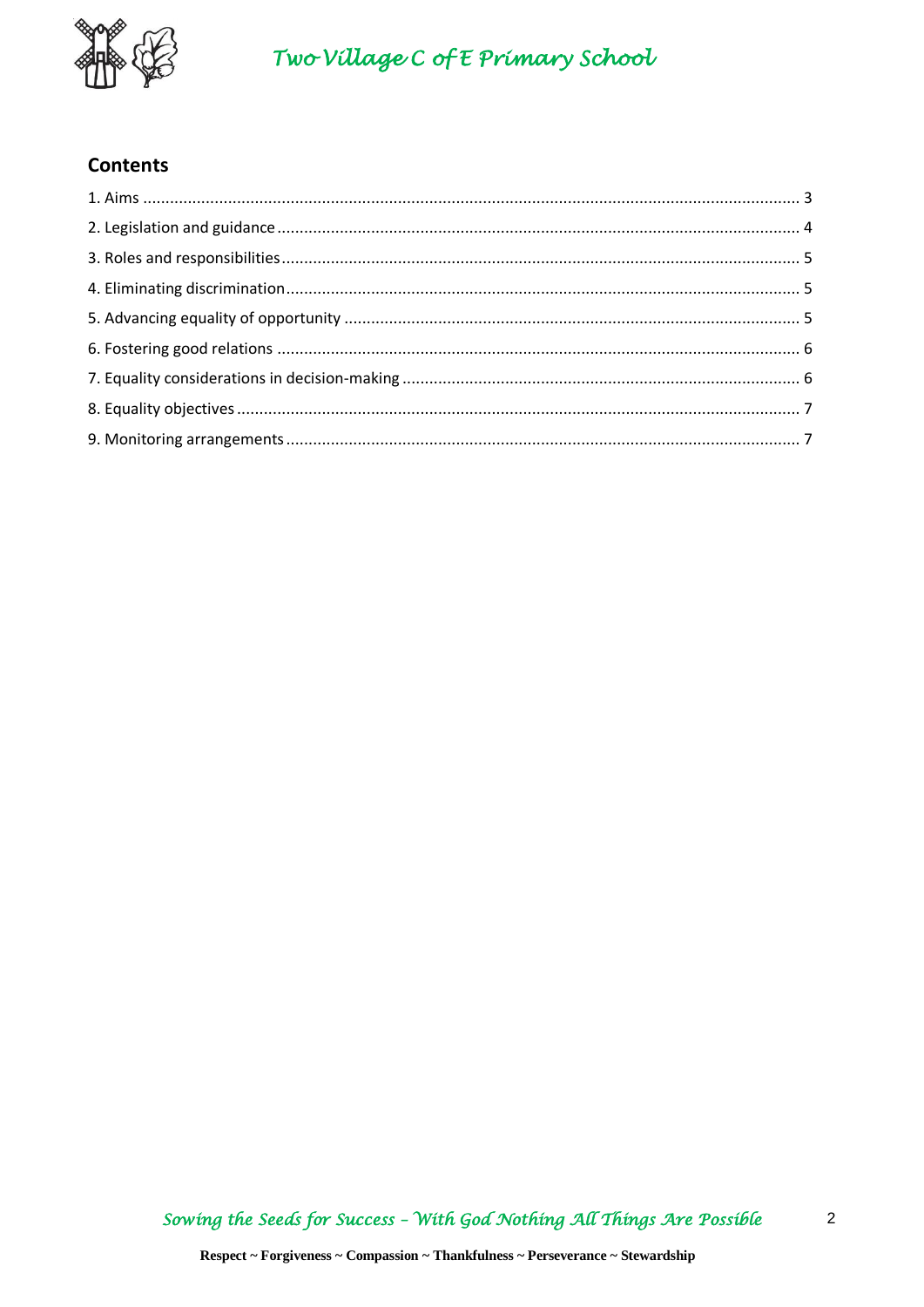

## **Equality Information and Objectives**

### **1. Aims**

Our school aims to meet its obligations under the public sector equality duty by having due regard to the need to:

- Eliminate discrimination and other conduct that is prohibited by the Equality Act 2010
- Advance equality of opportunity between people who share a protected characteristic and people who do not share it
- Foster good relations across all characteristics between people who share a protected characteristic and people who do not share it

#### **At Two Village we:**

#### **Religious Belief**

• Will not discriminate against a person on the grounds of religion or belief

#### **Teaching and Learning and the Curriculum**

• Teach pupils to understand others, we promote common values and value diversity. We promote awareness of human rights and the responsibility to uphold and defend them. We work to develop the skills of participation and responsible action.

#### **Equality and Excellence**

• Ensure that equal opportunities for all to succeed at the highest level possible, removing barriers to access and participation in learning and wider activities and eliminating variations in outcomes for different groups.

#### **Engagement and Extended Services**

• We provide a means for children, young people and their families to interact with people from different backgrounds and build positive relationships, including links with other schools and communities locally, across the country and internationally. We enjoy positive working relationships with other local schools in many ways - sporting, musical and via Harwich Education Partnership. We support many different charities, locally, nationally and abroad.

#### **Race Equality**

We are totally committed to:

- Promoting equality of opportunity
- Promoting good race relations
- Elimination of unlawful racial discrimination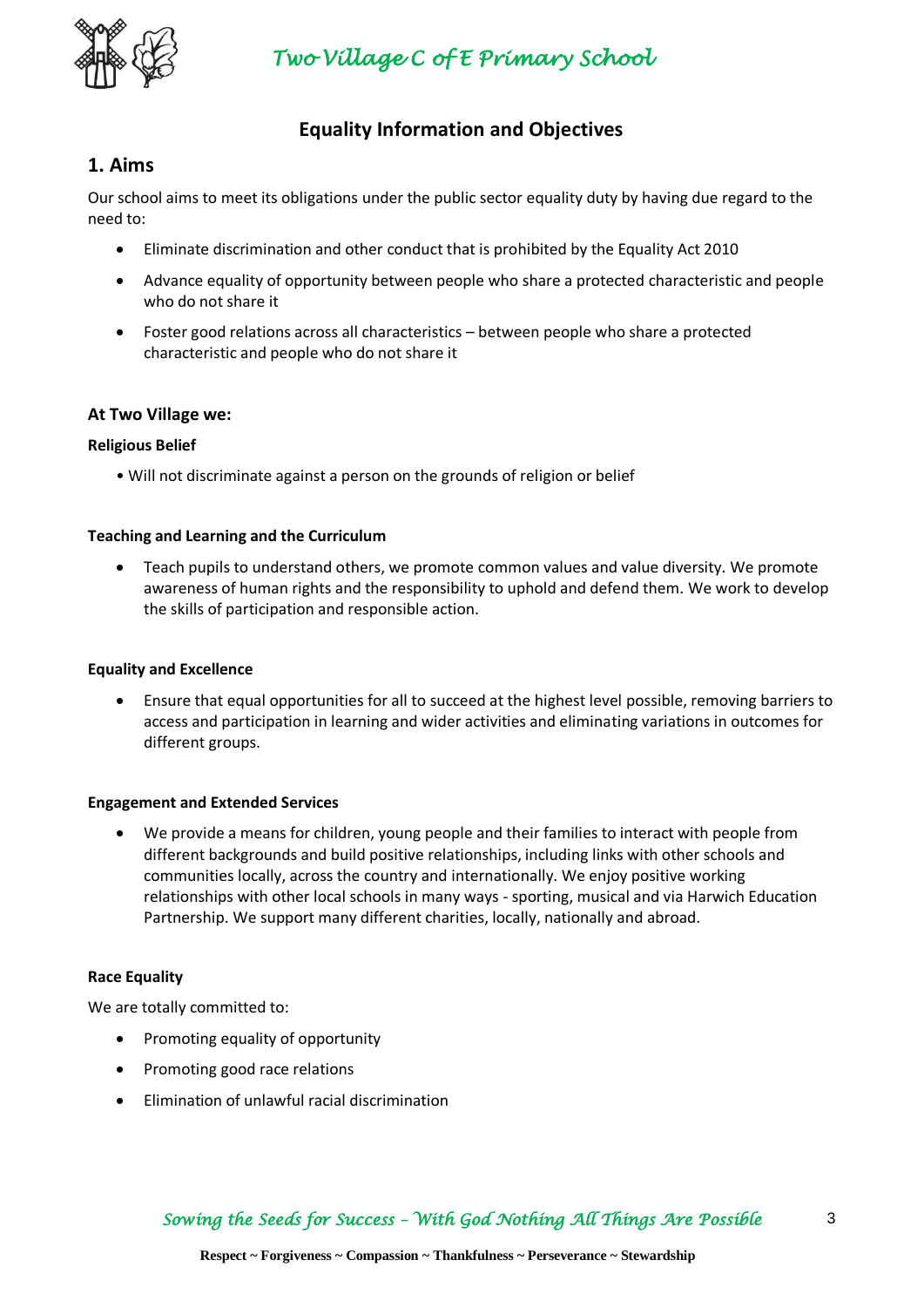

#### **Disability Equality**

The Disability Discrimination Act (1995-amended 2005) describes a disabled person as someone who has 'a physical or mental impairment which has a substantial and long-term adverse effect on a person's ability to carry out normal day to day activities.' St Thomas More Catholic Primary School will have due regard to the need to:

- Promote equality of opportunity between disabled persons and other persons
- Eliminate discrimination that is unlawful under the act
- Eliminate harassment of disabled persons that is related to their disabilities
- Promote positive attitudes towards disabled persons
- Encourage participation by disabled persons in public life
- Take steps to meet disabled people's needs even if this requires more favourable treatment

#### **Gender Equality**

- Will not tolerate unlawful sex discrimination and harassment
- Promote equality of opportunity between females and males

#### **Equal Opportunities in Employment**

The school will uphold its obligations under law and national collective agreements not to discriminate in any of its activities against employees or applicants for employment on the grounds of their sex, sexual orientation, marital status, disability, race, colour, age, or nationality. We seek to ensure fair treatment to all on employment matters whether or not their personal circumstances and differences are covered by these formal agreements and to consider the practicality of accommodating the particular needs of all groups.

Behaviour or actions by members of staff against the spirit and/or the letter of the law or this policy will be considered serious disciplinary matters and may, in some cases, lead to dismissal.

This policy deals with matters of employment in the broadest sense, and this includes the protection of staff from harassment or discrimination by any member of the school community or other persons connected with the school.

## **2. Legislation and guidance**

This document meets the requirements under the following legislation:

- [The Equality Act 2010,](http://www.legislation.gov.uk/ukpga/2010/15/contents) which introduced the public sector equality duty and protects people from discrimination
- [The Equality Act 2010 \(Specific Duties\) Regulations 2011,](http://www.legislation.gov.uk/uksi/2011/2260/contents/made) which require schools to publish information to demonstrate how they are complying with the public sector equality duty and to publish equality objectives

This document is also based on Department for Education (DfE) guidance: [The Equality Act 2010 and](https://www.gov.uk/government/uploads/system/uploads/attachment_data/file/315587/Equality_Act_Advice_Final.pdf)  [schools.](https://www.gov.uk/government/uploads/system/uploads/attachment_data/file/315587/Equality_Act_Advice_Final.pdf)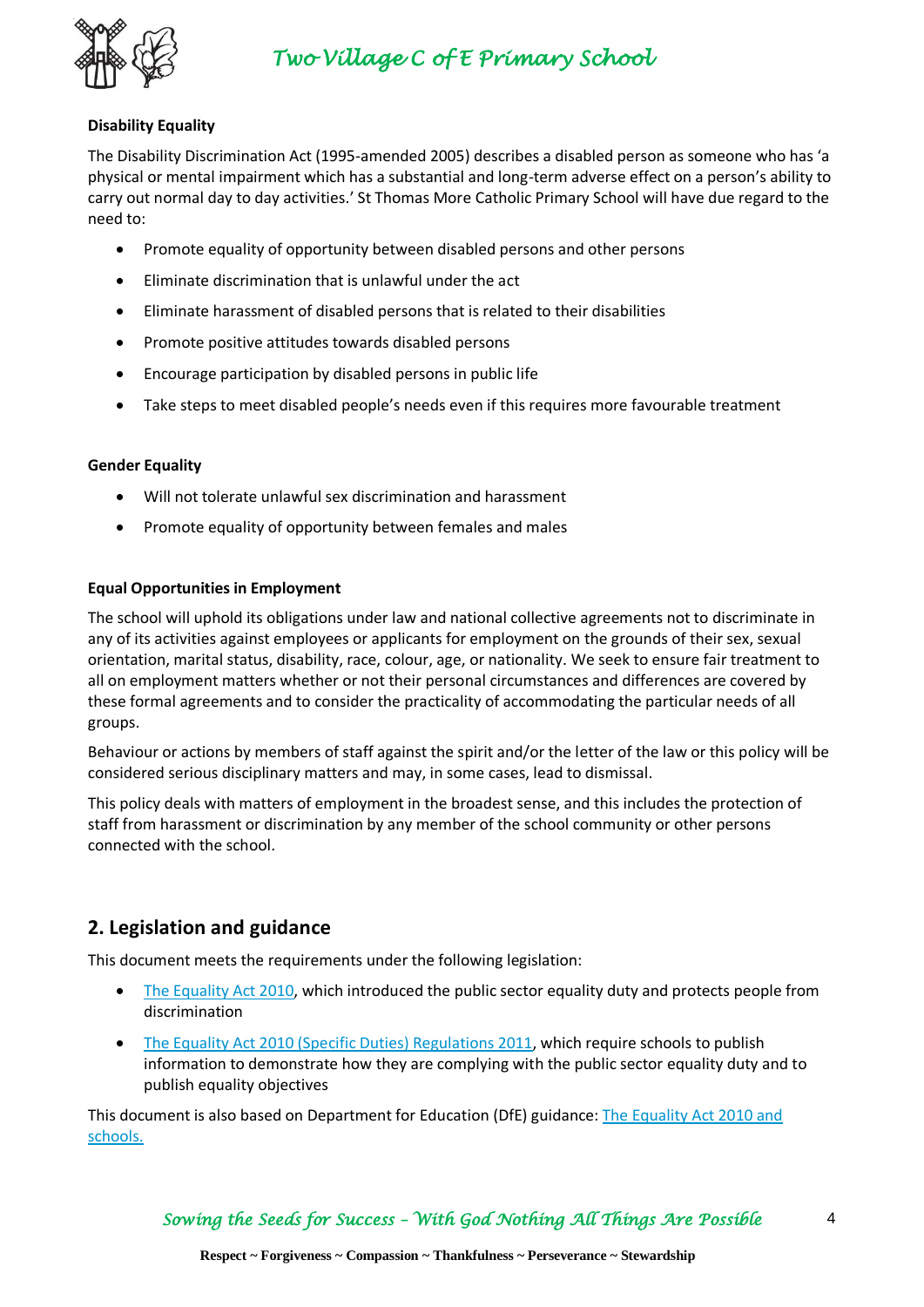## **3. Roles and responsibilities**

#### **The Local Schools Board will:**

- Ensure that the equality information and objectives as set out in this statement are published and communicated throughout the school, including to staff, pupils and parents, and that they are reviewed and updated at least once every four years
- Delegate responsibility for monitoring the achievement of the objectives on a daily basis to the Headteacher

#### **The Headteacher will:**

- Promote knowledge and understanding of the equality objectives amongst staff and pupils
- Monitor success in achieving the objectives and report back to governors

All school staff are expected to have regard to this document and to work to achieve the objectives as set out in section 8.

## **4. Eliminating discrimination**

The school is aware of its obligations under the Equality Act 2010 and complies with non-discrimination provisions.

Where relevant, our policies include reference to the importance of avoiding discrimination and other prohibited conduct.

Staff and governors are regularly reminded of their responsibilities under the Equality Act, for example during meetings. Where this has been discussed during a meeting it is recorded in the meeting minutes.

The school has a designated member of staff for monitoring equality issues, and an equality link governor. They regularly liaise regarding any issues and make senior leaders and governors aware of these as appropriate.

## **5. Advancing equality of opportunity**

As set out in the DfE guidance on the Equality Act, the school aims to advance equality of opportunity by:

- Removing or minimising disadvantages suffered by people which are connected to a particular characteristic they have (e.g. pupils with disabilities, or gay pupils who are being subjected to homophobic bullying)
- Taking steps to meet the particular needs of people who have a particular characteristic (e.g. enabling Muslim pupils to pray at prescribed times)
- Encouraging people who have a particular characteristic to participate fully in any activities (e.g. encouraging all pupils to be involved in the full range of school societies)

In fulfilling this aspect of the duty, the school will:

- Publish attainment data each academic year showing how pupils with different characteristics are performing
- Analyse the above data to determine strengths and areas for improvement, implement actions in response and publish this information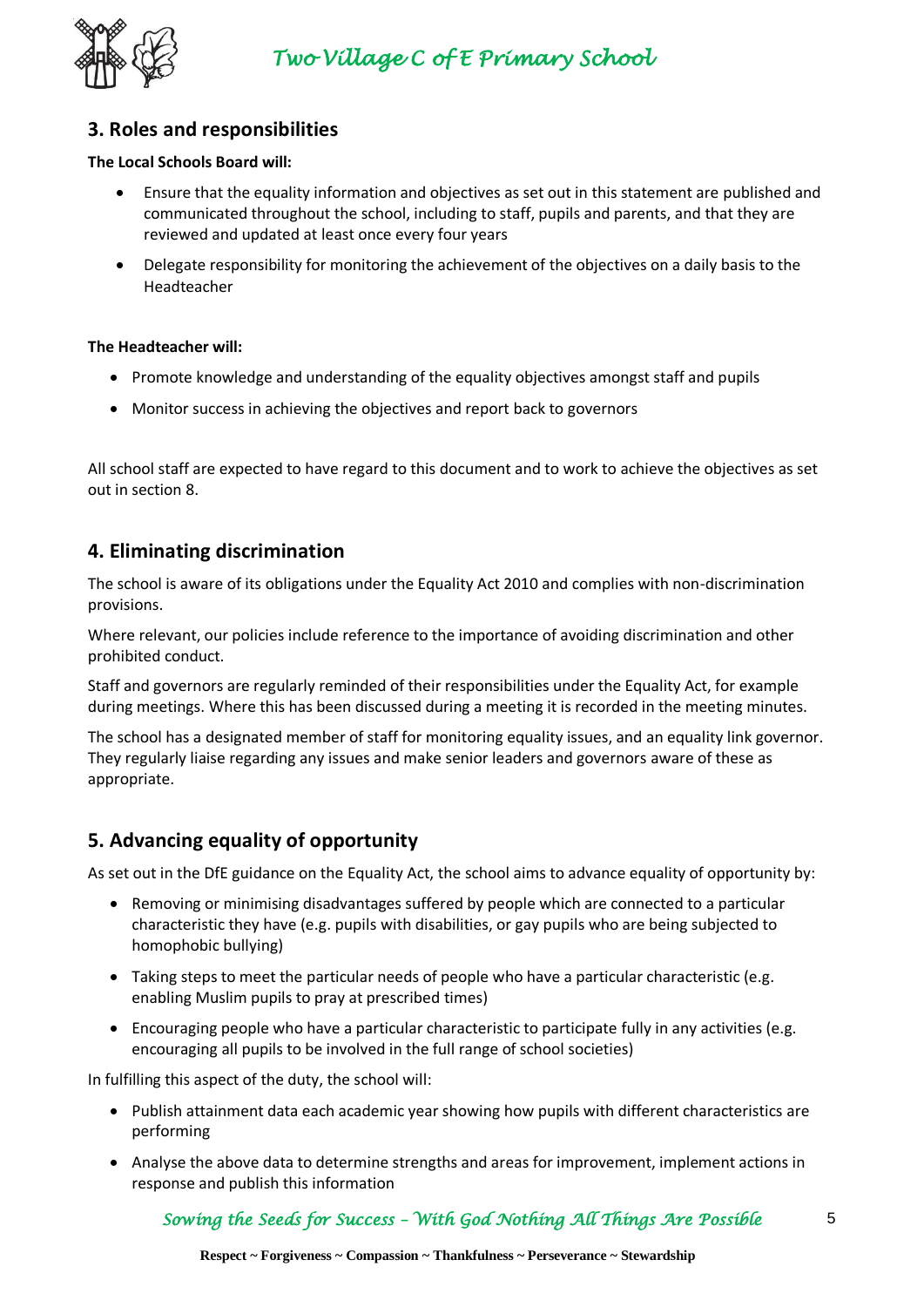

- Make evidence available identifying improvements for specific groups (e.g. declines in incidents of homophobic or transphobic bullying)
- Publish further data about any issues associated with particular protected characteristics, identifying any issues which could affect our own pupils

## **6. Fostering good relations**

The school aims to foster good relations between those who share a protected characteristic and those who do not share it by:

- Promoting tolerance, friendship and understanding of a range of religions and cultures through different aspects of our curriculum. This includes teaching in RE, citizenship and personal, social, health and economic (PSHE) education, but also activities in other curriculum areas. For example, as part of teaching and learning in English/reading, pupils will be introduced to literature from a range of cultures
- Holding assemblies dealing with relevant issues. Pupils will be encouraged to take a lead in such assemblies and we will also invite external speakers to contribute
- Working with our local community. This includes inviting leaders of local faith groups to speak at assemblies, and organising school trips and activities based around the local community
- Encouraging and implementing initiatives to deal with tensions between different groups of pupils within the school. For example, our school council has representatives from different year groups and is formed of pupils from a range of backgrounds. All pupils are encouraged to participate in the school's activities, such as sports clubs. We also work with parents to promote knowledge and understanding of different cultures
- We have developed links with people and groups who have specialist knowledge about particular characteristics, which helps inform and develop our approach

## **7. Equality considerations in decision-making**

The school ensures it has due regard to equality considerations whenever significant decisions are made.

The school always considers the impact of significant decisions on particular groups. For example, when a school trip or activity is being planned, the school considers whether the trip:

- Cuts across any religious holidays
- Is accessible to pupils with disabilities
- Has equivalent facilities for boys and girls

The school makes an Equality Impact Assessment, to show we have actively considered our equality duties and asked ourselves relevant questions, when planning school trips and activities. This is completed by the member of staff organising the activity.